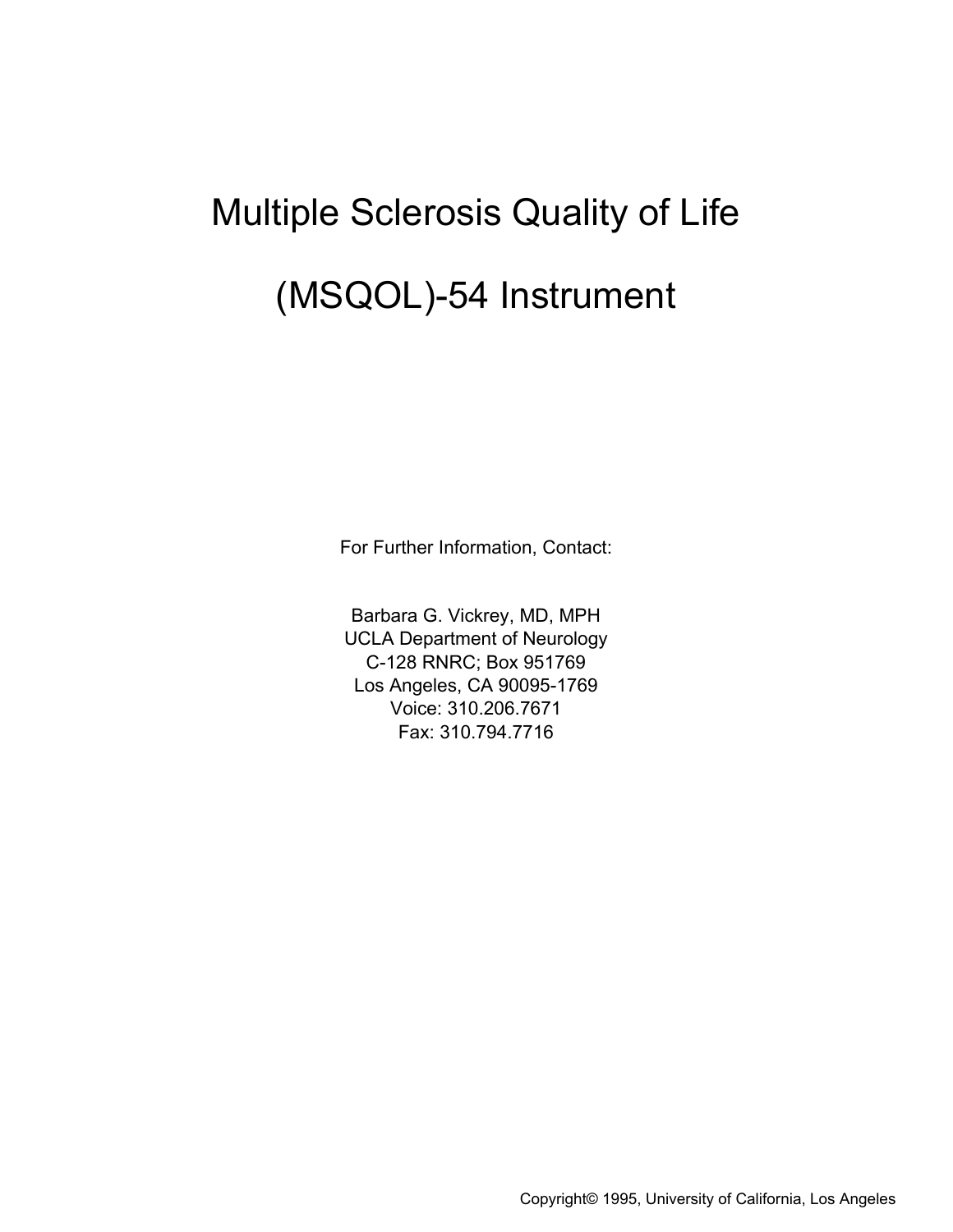#### INSTRUCTIONS:

This survey asks about your health and daily activities. Answer every question by circling the appropriate number (1, 2, 3, ...).

### **If you are unsure about how to answer a question, please give the best answer you can and write a comment or explanation in the margin.**

Please feel free to ask someone to assist you if you need help reading or marking the form.

(circle one number)

1. In general, would you say your health is:

2. **Compared to one year ago**, how would you rate your health in general **now**?

|                                        | (circle one number) |
|----------------------------------------|---------------------|
|                                        |                     |
| Somewhat better now than one year ago2 |                     |
|                                        |                     |
|                                        |                     |
|                                        |                     |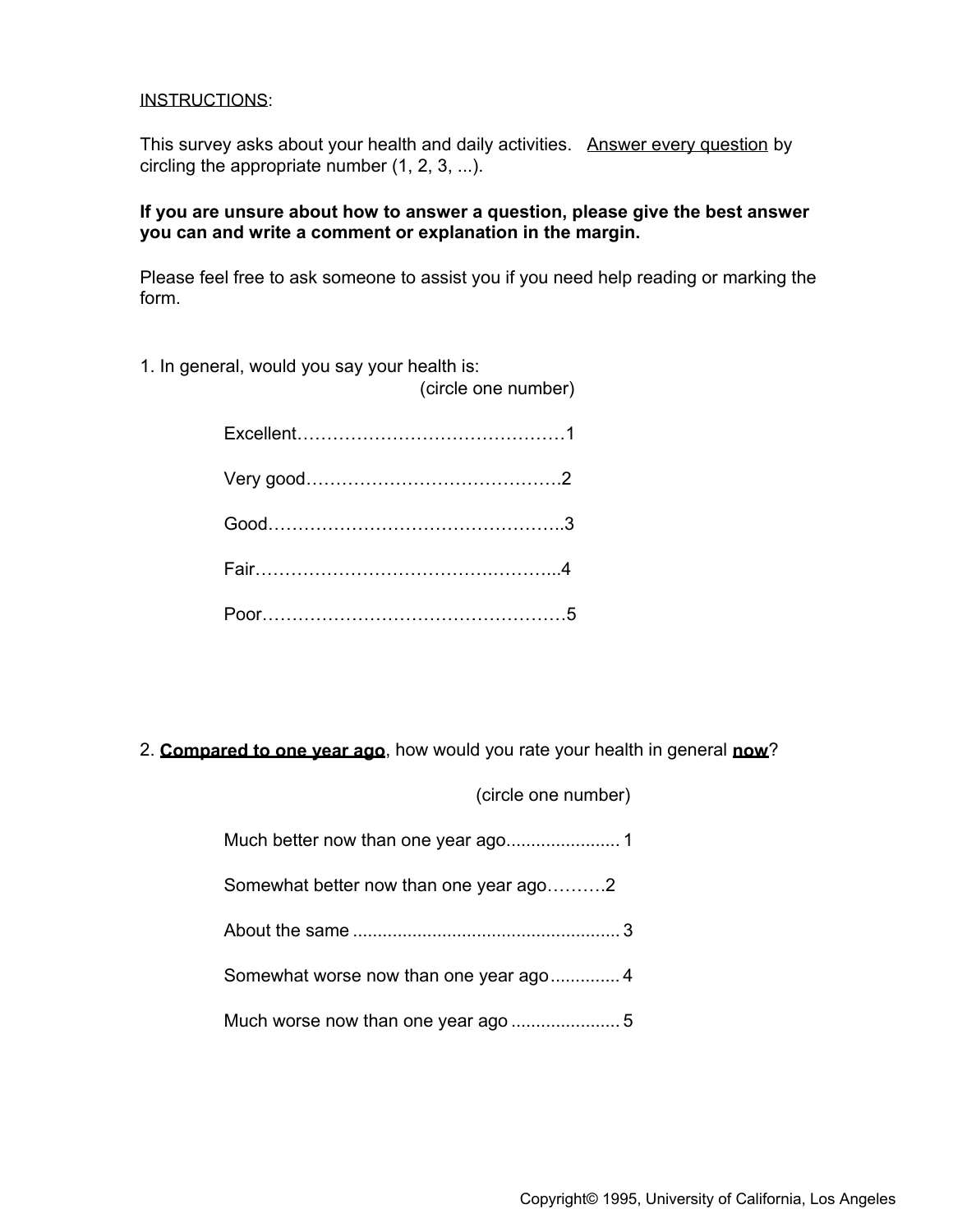3-12. The following questions are about activities you might do during a typical day. Does **your health** limit you in these activities? If so, how much?

|                                                                                                             | Yes,<br>Limited<br>a Lot | Yes,<br>Limited<br>a Little | No, Not<br>Limited<br>at All |
|-------------------------------------------------------------------------------------------------------------|--------------------------|-----------------------------|------------------------------|
| 3. Vigorous activities, such as<br>running, lifting heavy<br>objects, participating in<br>strenuous sports  | 1                        | $\overline{2}$              | 3                            |
| 4. Moderate activities, such as<br>moving a table, pushing a<br>vacuum cleaner, bowling, or<br>playing golf | 1                        | 2                           | 3                            |
| 5. Lifting or carrying groceries                                                                            | 1                        | $\overline{2}$              | 3                            |
| 6. Climbing several flights of<br>stairs                                                                    | 1                        | $\overline{2}$              | 3                            |
| 7. Climbing one flight of stairs                                                                            | 1                        | $\overline{2}$              | 3                            |
| 8. Bending, kneeling, or<br>stooping                                                                        | 1                        | $\overline{2}$              | 3                            |
| 9. Walking more than a mile                                                                                 | 1                        | $\overline{2}$              | 3                            |
| 10. Walking several blocks                                                                                  | 1                        | 2                           | 3                            |
| 11. Walking one block                                                                                       | 1                        | $\overline{2}$              | 3                            |
| 12. Bathing and dressing<br>yourself                                                                        | 1                        | 2                           | 3                            |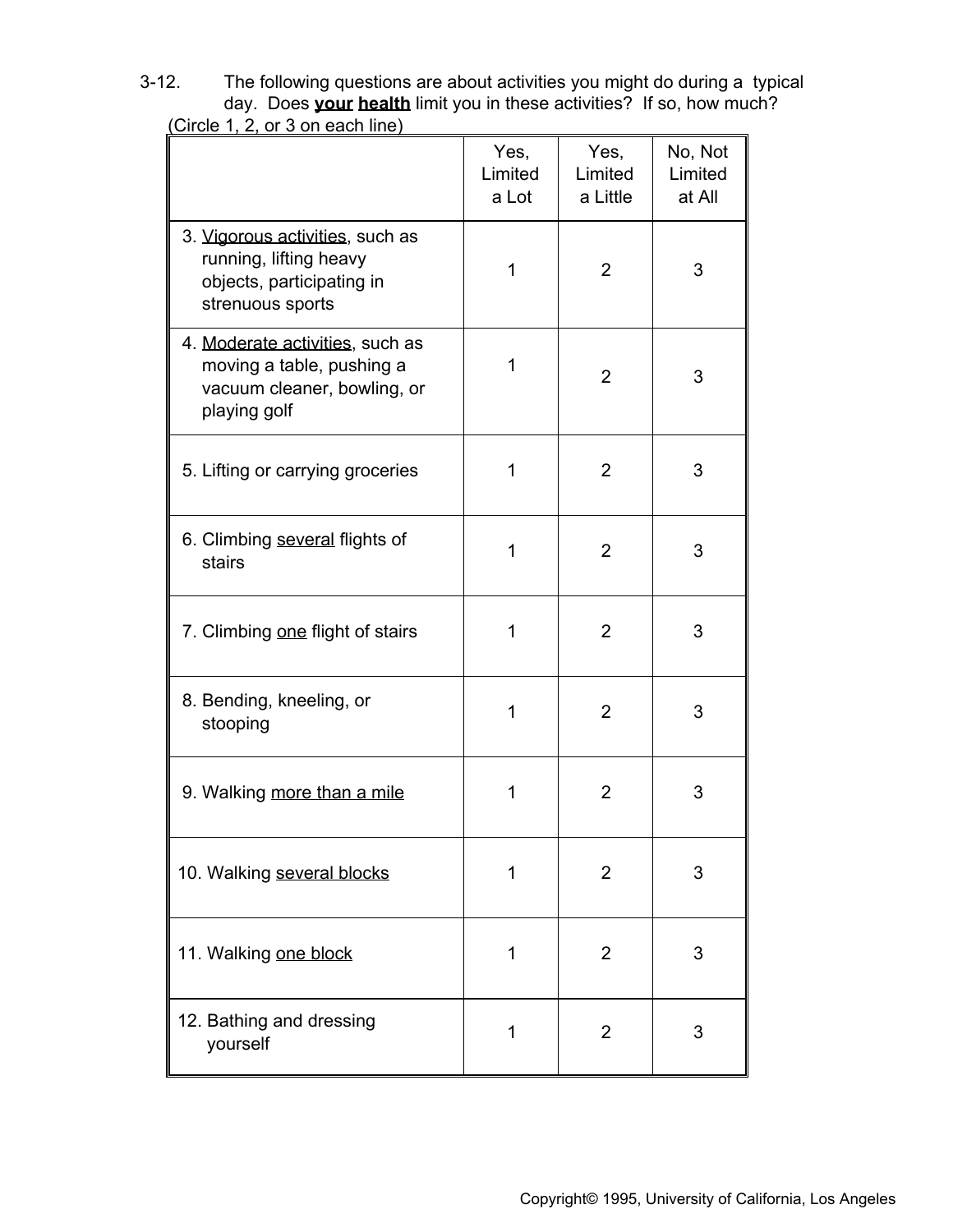13-16. During the **past 4 weeks**, have you had any of the following problems with your work or other regular daily activities **as a result of your physical health**?

(Circle one number on each line)

|                                                                                                      | <b>YES</b> | NO. |
|------------------------------------------------------------------------------------------------------|------------|-----|
| 13. Cut down on the amount of time you could<br>spend on work or other activities                    |            | 2   |
| 14. Accomplished less than you would like                                                            |            | 2   |
| 15. Were limited in the kind of work or other<br>activities                                          |            | 2   |
| 16. Had difficulty performing the work or other<br>activities<br>(for example, it took extra effort) |            | 2   |

17-19. During the **past 4 weeks**, have you had any of the following problems with your work or other regular daily activities **as a result of any emotional problems** (such as feeling depressed or anxious).

|                                                                                   | <b>YES</b> | NΟ |
|-----------------------------------------------------------------------------------|------------|----|
| 17. Cut down on the amount of time you could<br>spend on work or other activities |            |    |
| 18. Accomplished less than you would like                                         |            |    |
| 19. Didn't do work or other activities as carefully<br>as usual                   |            |    |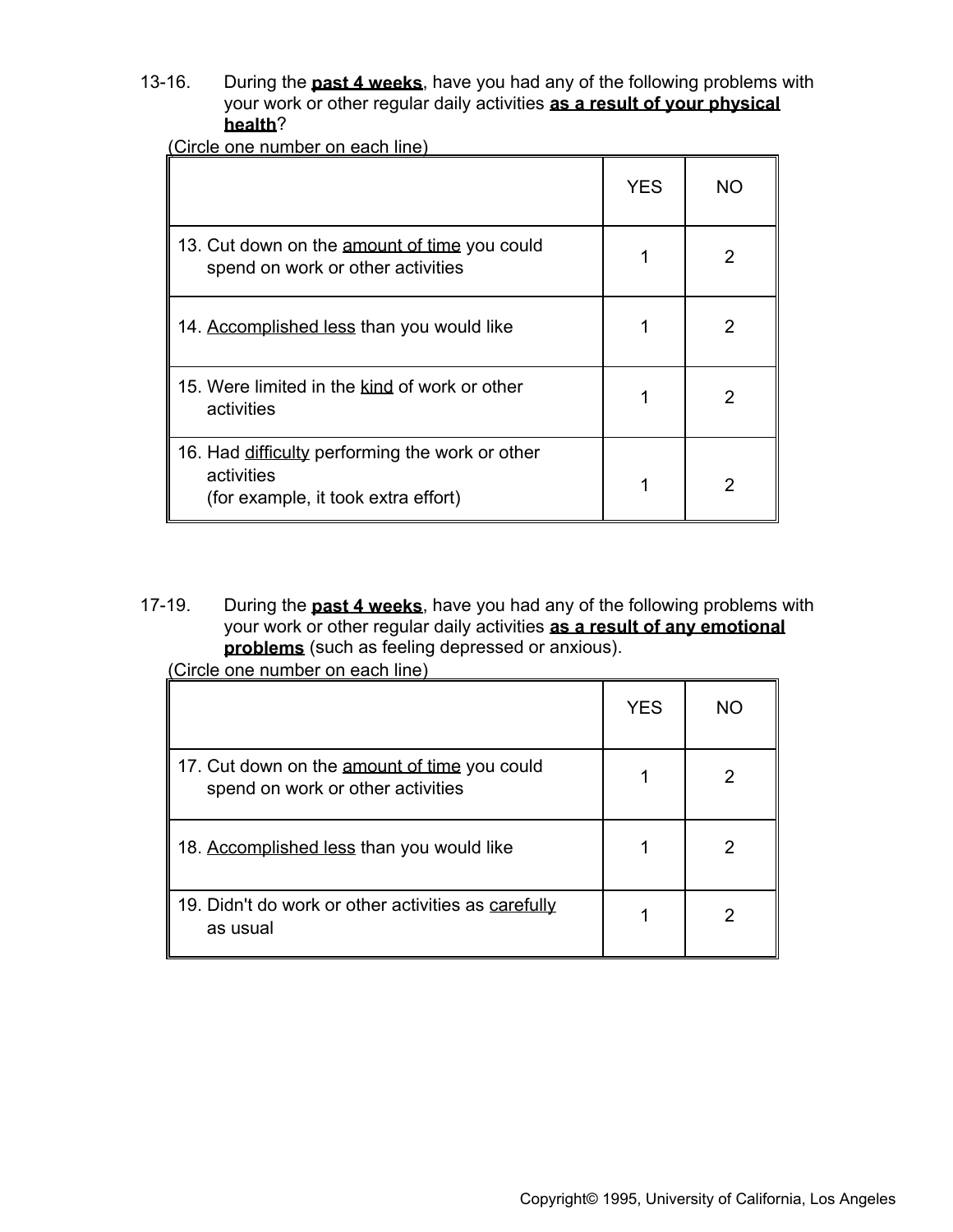20. During the **past 4 weeks**, to what extent has your physical health or emotional problems interfered with your normal social activities with family, friends, neighbors, or groups?

(circle one number)

#### **Pain**

21. How much **bodily** pain have you had during the **past 4 weeks**?

(circle one number)

22. During the **past 4 weeks**, how much did **pain** interfere with your normal work (including both work outside the home and housework)?

(circle one number)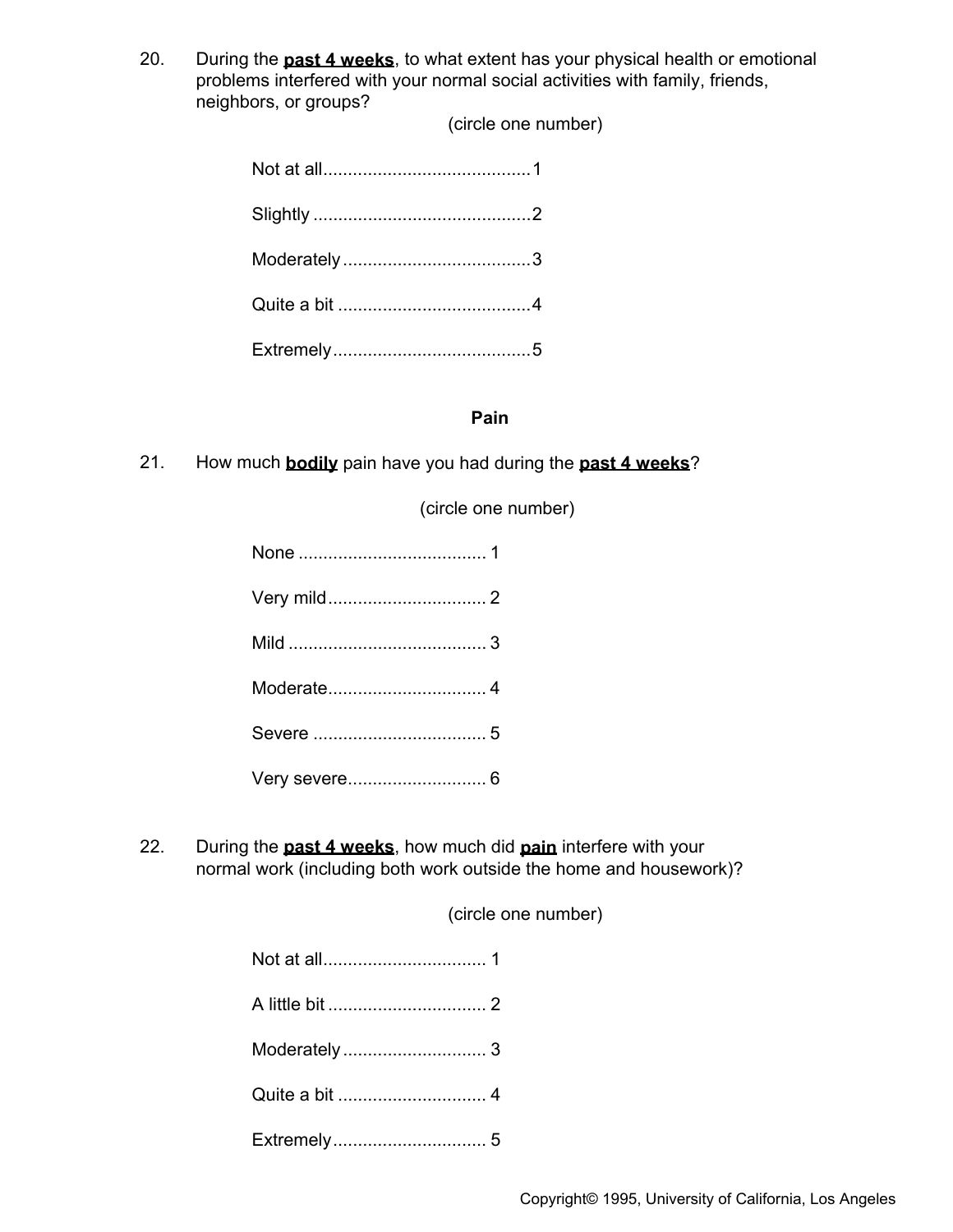23-32. These questions are about how you feel and how things have been with you **during the past 4 weeks**. For each question, please give the one answer that comes closest to the way you have been feeling.

|                                                                               | All<br>of the<br>Time | Most<br>Of the<br>Time | A Good<br>Bit of<br>the<br>Time | Some<br>of the<br>Time | A Little<br>of the<br>Time | None<br>of the<br>Time |
|-------------------------------------------------------------------------------|-----------------------|------------------------|---------------------------------|------------------------|----------------------------|------------------------|
| 23. Did you feel full of pep?                                                 | 1                     | $\overline{2}$         | 3                               | $\overline{4}$         | $\overline{5}$             | $6\phantom{1}$         |
| 24. Have you been a very<br>nervous person?                                   | 1                     | $\overline{2}$         | 3                               | 4                      | 5                          | 6                      |
| 25. Have you felt so down in<br>the dumps that nothing<br>could cheer you up? | 1                     | $\overline{2}$         | 3                               | $\overline{4}$         | 5                          | 6                      |
| 26. Have you felt calm and<br>peaceful?                                       | 1                     | $\overline{2}$         | 3                               | $\overline{4}$         | 5                          | $6\phantom{1}6$        |
| 27. Did you have a lot of<br>energy?                                          | 1                     | $\overline{2}$         | 3                               | 4                      | 5                          | 6                      |
| 28. Have you felt downhearted<br>and blue?                                    | 1                     | $\overline{2}$         | 3                               | $\overline{4}$         | 5                          | 6                      |
| 29. Did you feel worn out?                                                    | 1                     | $\overline{c}$         | 3                               | 4                      | 5                          | 6                      |
| 30. Have you been a happy<br>person?                                          | 1                     | $\overline{2}$         | 3                               | 4                      | 5                          | $6\phantom{1}6$        |
| 31. Did you feel tired?                                                       | 1                     | $\overline{2}$         | $\mathfrak{S}$                  | 4                      | 5                          | $6\phantom{1}$         |
| 32. Did you feel rested on<br>waking in the morning?                          | 1                     | $\overline{2}$         | 3                               | $\overline{4}$         | 5                          | $6\phantom{1}6$        |

How much of the time during the **past 4 weeks...** (Circle one number on each line)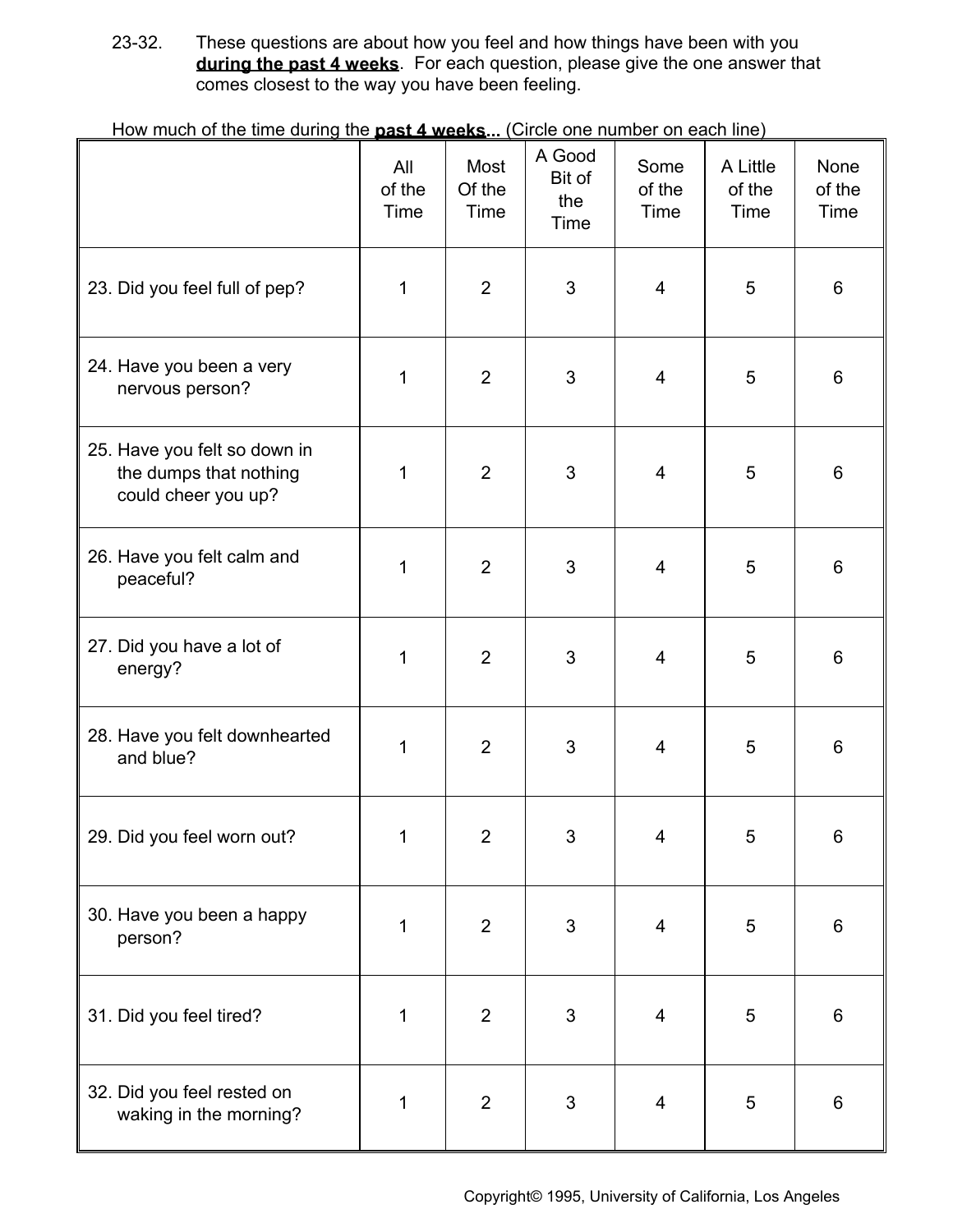33. During the **past 4 weeks**, how much of the time has your **physical health or emotional problems** interfered with your social activities (like visiting with friends, relatives, etc.)?

(circle one number)

| Some of the time 3    |  |
|-----------------------|--|
| A little of the time4 |  |
|                       |  |

# **Health in General**

34-37. How TRUE or FALSE is each of the following statements for you.

|                                                                | <b>Definitely</b><br><b>True</b> | <b>Mostly</b><br>True | Not<br>Sure | Mostly<br>False | Definitely<br>False |
|----------------------------------------------------------------|----------------------------------|-----------------------|-------------|-----------------|---------------------|
| 34. I seem to get sick<br>a little easier<br>than other people | 1                                | $\overline{2}$        | 3           | $\overline{4}$  | $\overline{5}$      |
| 35. I am as healthy<br>as anybody I<br>know                    | 1                                | $\overline{2}$        | 3           | $\overline{4}$  | 5                   |
| 36. I expect my<br>health to get<br>worse                      | 1                                | $\overline{2}$        | 3           | $\overline{4}$  | 5                   |
| 37. My health is<br>excellent                                  | 1                                | $\overline{2}$        | 3           | $\overline{4}$  | 5                   |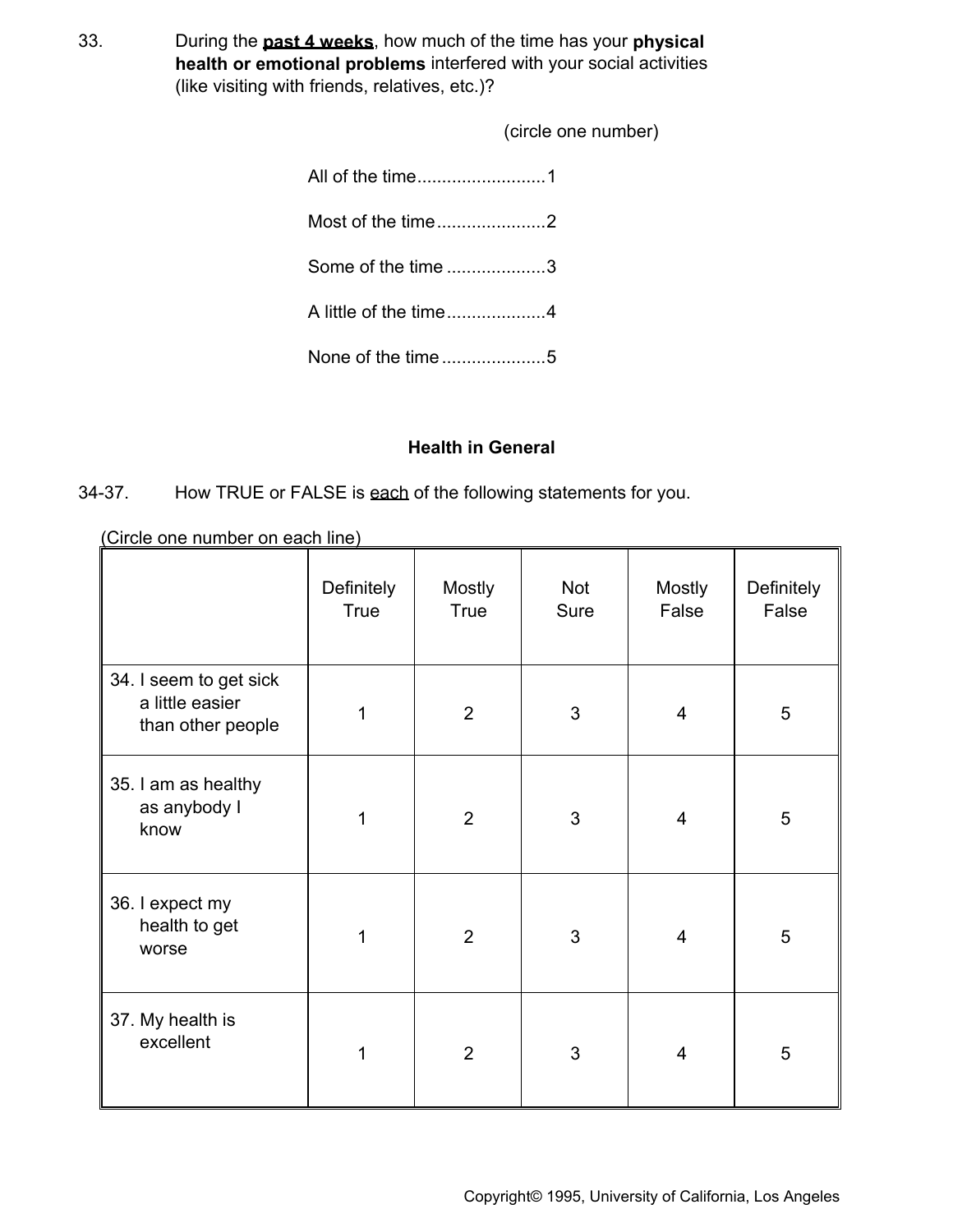# **Health Distress**

How much of the time during the **past 4 weeks...**

|                                                                 | All<br>of the<br>Time | Most<br>of the<br>Time | A Good<br>Bit of<br>the<br>Time | Some<br>of the<br>Time | A Little<br>of the<br>Time | None<br>of the<br>Time |
|-----------------------------------------------------------------|-----------------------|------------------------|---------------------------------|------------------------|----------------------------|------------------------|
| 38. Were you discouraged by<br>your health problems?            | 1                     | $\overline{2}$         | 3                               | $\overline{4}$         | $\overline{5}$             | 6                      |
| 39. Were you frustrated about<br>your health?                   | $\mathbf{1}$          | $\overline{2}$         | 3                               | $\overline{4}$         | 5                          | 6                      |
| 40. Was your health a worry<br>in your life?                    | 1                     | $\overline{2}$         | 3                               | 4                      | 5                          | 6                      |
| Did you feel weighed<br>41.<br>down by your health<br>problems? | 1                     | $\overline{2}$         | 3                               | $\overline{4}$         | 5                          | $6\phantom{1}$         |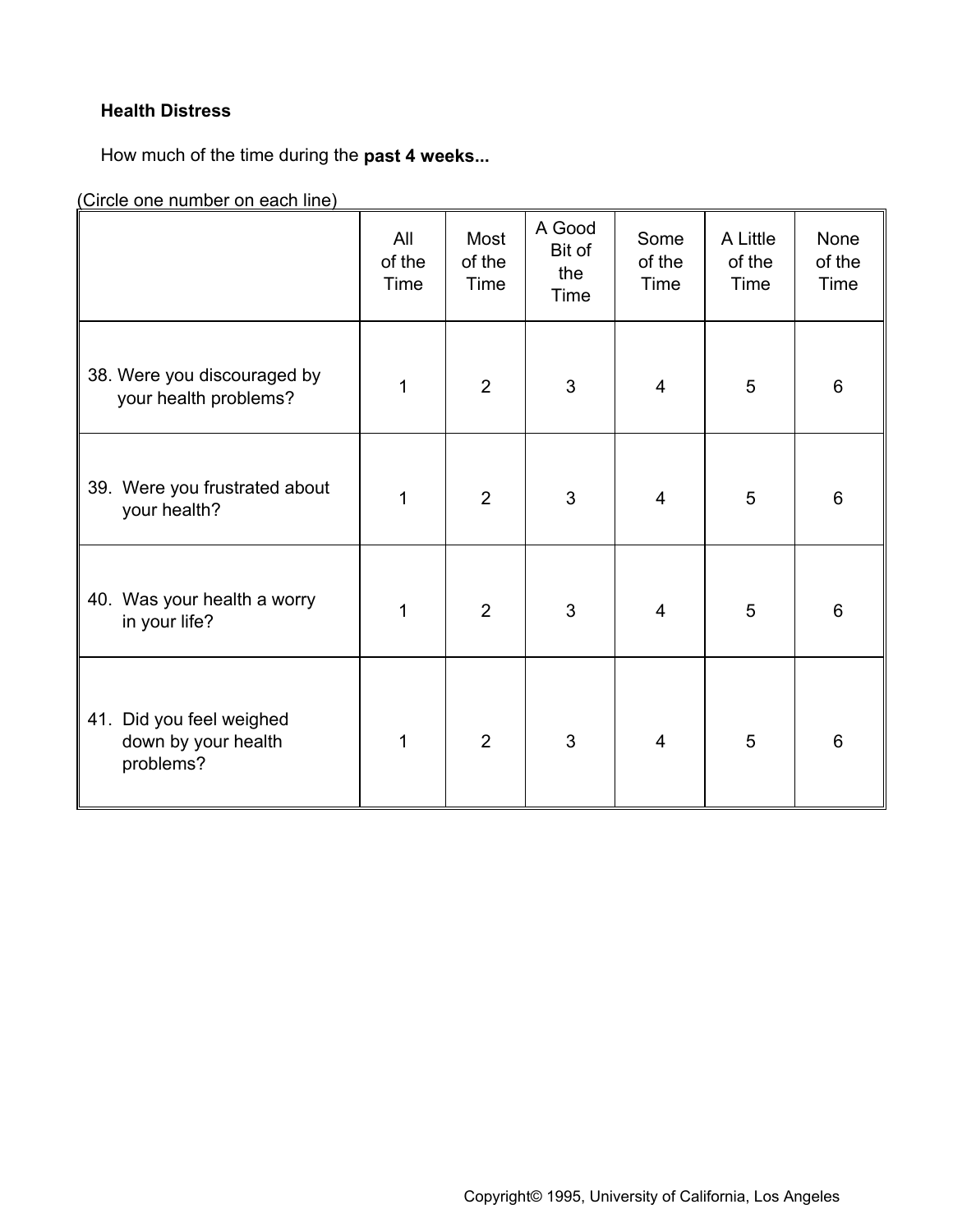# **Cognitive Function**

How much of the time during the **past 4 weeks...**

|                                                                                                                                                        | All<br>of the<br>Time | Most<br>of the<br>Time | A Good<br>Bit of<br>the<br>Time | Some<br>of the<br>Time | A Little<br>of the<br>Time | None<br>of the<br>Time |
|--------------------------------------------------------------------------------------------------------------------------------------------------------|-----------------------|------------------------|---------------------------------|------------------------|----------------------------|------------------------|
| 42. Have you had difficulty<br>concentrating and<br>thinking?                                                                                          | 1                     | $\overline{2}$         | 3                               | $\overline{4}$         | 5                          | 6                      |
| 43. Did you have trouble<br>keeping your attention<br>on an activity for long?                                                                         | 1                     | $\overline{2}$         | 3                               | $\overline{4}$         | 5                          | 6                      |
| 44. Have you had trouble<br>with your memory?                                                                                                          | 1                     | $\overline{2}$         | 3                               | 4                      | 5                          | 6                      |
| 45. Have others, such as<br>family members or<br>friends, noticed that<br>you have trouble with<br>your memory or problems<br>with your concentration? | 1                     | $\overline{2}$         | 3                               | $\overline{4}$         | 5                          | 6                      |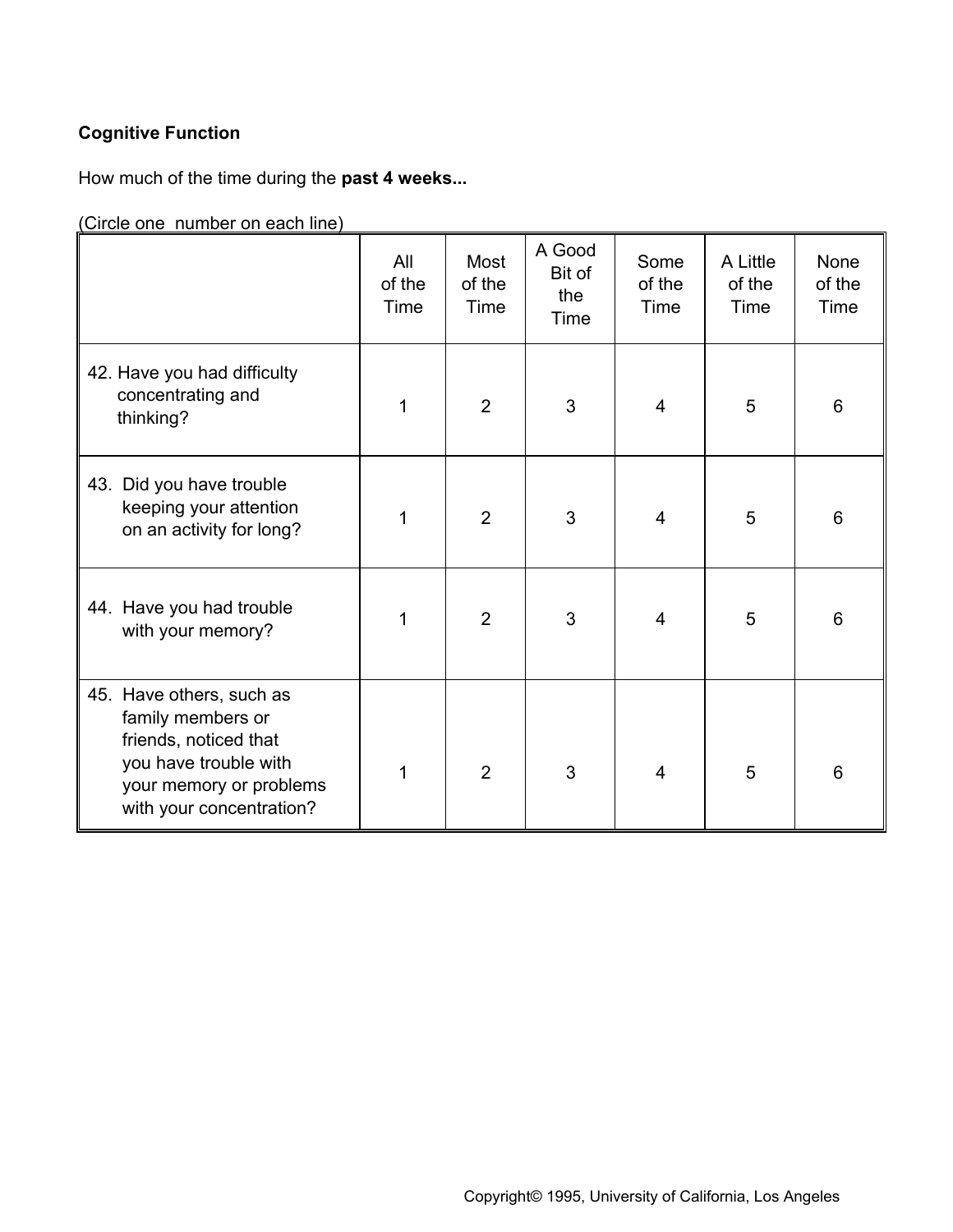# **Sexual Function**

46-50. The next set of questions are about your sexual function and your satisfaction with your sexual function. Please answer as accurately as possible about your function **during the last 4 weeks only.** 

How much of a problem was each of the following for you **during the past 4 weeks?** 

| <b>MEN</b>                                          | Not a<br>problem | A Little of<br>a<br>Problem | Somewhat<br>of a<br>Problem | Very<br>Much a<br>Problem |
|-----------------------------------------------------|------------------|-----------------------------|-----------------------------|---------------------------|
| 46. Lack of sexual<br>interest                      | 1                | $\overline{2}$              | 3                           | 4                         |
| 47. Difficulty getting<br>or keeping an<br>erection |                  | $\overline{2}$              | 3                           | 4                         |
| 48. Difficulty having<br>orgasm                     | 1                | $\overline{2}$              | 3                           | 4                         |
| 49. Ability to satisfy<br>sexual partner            |                  | 2                           | 3                           |                           |

(Circle one number on each line)

| <b>WOMEN</b>                             | Not a<br>problem | A Little of<br>a<br>Problem | Somewhat<br>of a<br>Problem | Very<br>Much a<br>Problem |
|------------------------------------------|------------------|-----------------------------|-----------------------------|---------------------------|
| 46. Lack of sexual<br>interest           | 1                | 2                           | 3                           | 4                         |
| 47. Inadequate<br>lubrication            | 1                | $\overline{2}$              | 3                           | 4                         |
| 48. Difficulty having<br>orgasm          | 1                | 2                           | 3                           | 4                         |
| 49. Ability to satisfy<br>sexual partner |                  | 2                           | 3                           |                           |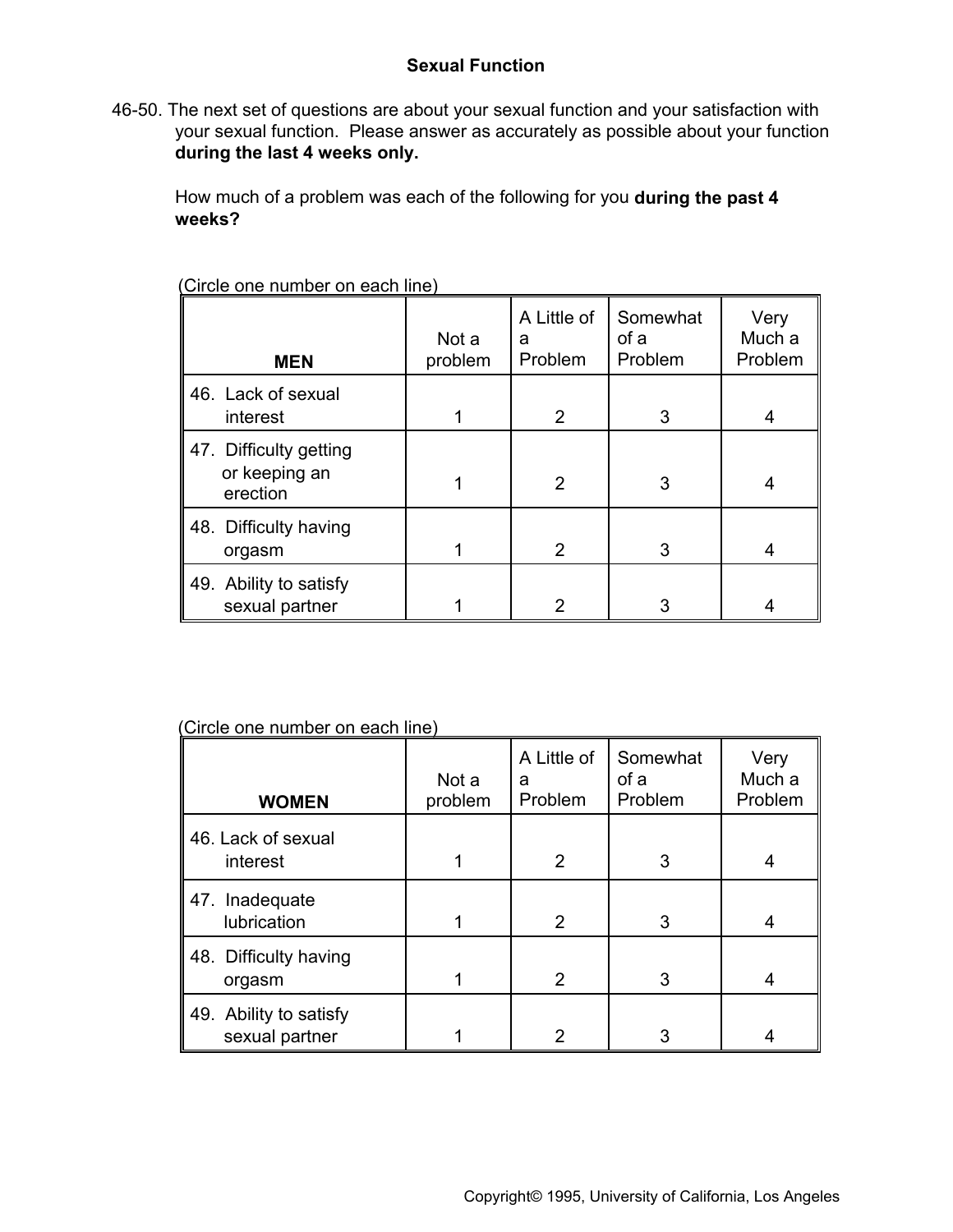50. Overall, how satisfied were you with your sexual function **during the past 4 weeks**?

 (circle one number) Very satisfied.................................. 1 Somewhat satisfied........................ 2 Neither satisfied nor dissatisfied ..................................... 3 Somewhat dissatisfied .................... 4 Very dissatisfied............................. 5

51. During the **past 4 weeks**, to what extent have problems with your bowel or bladder function interfered with your normal social activities with family, friends, neighbors, or groups? (circle one number)

52. During the **past 4 weeks**, how much did *pain* interfere with your enjoyment of life?

(circle one number)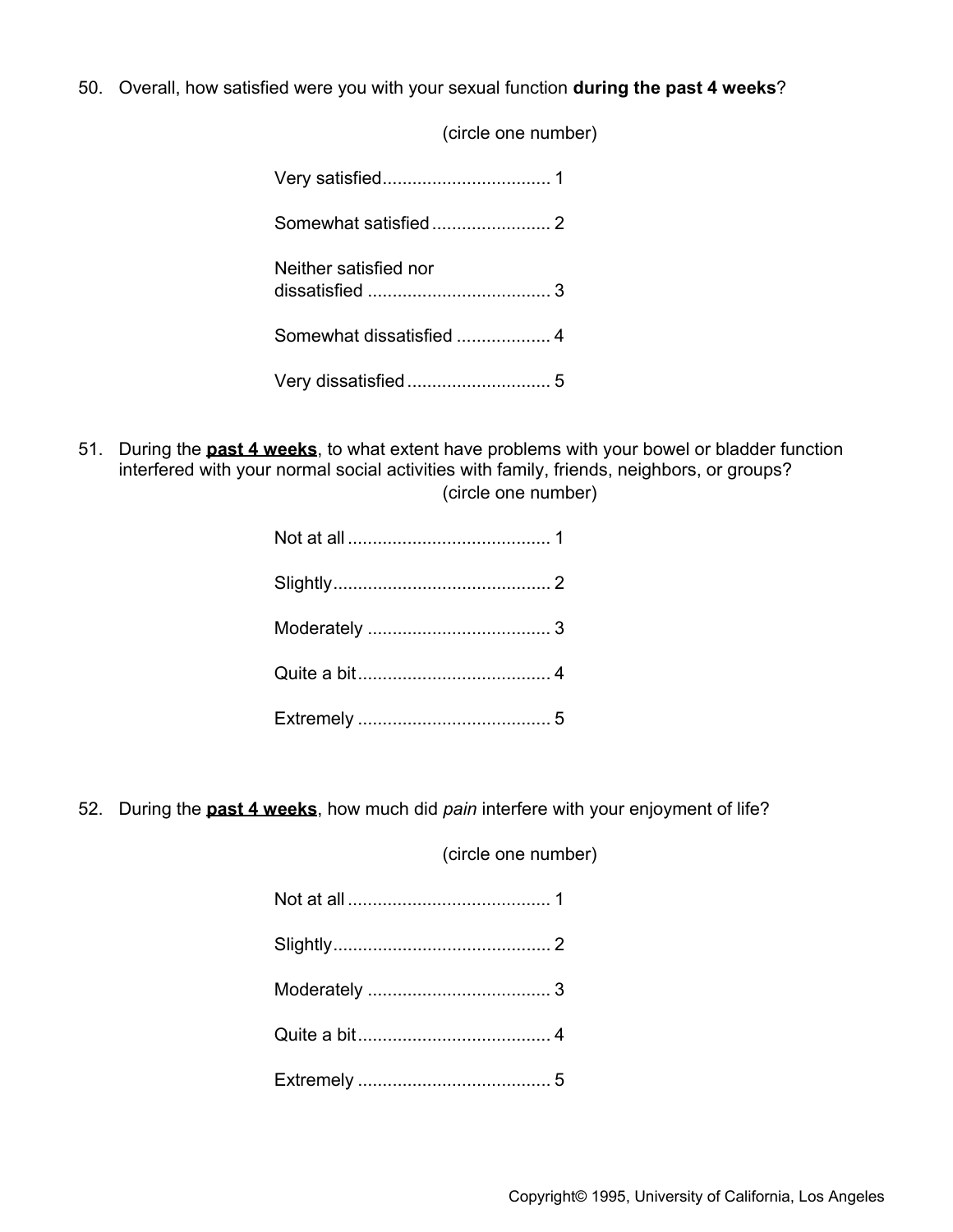53. Overall, how would you rate your own quality-of-life?

Circle one number on the scale below:



54. Which best describes how you feel about your life as a whole?

| Mixed - about equally |  |
|-----------------------|--|
|                       |  |
|                       |  |
|                       |  |

(circle one number)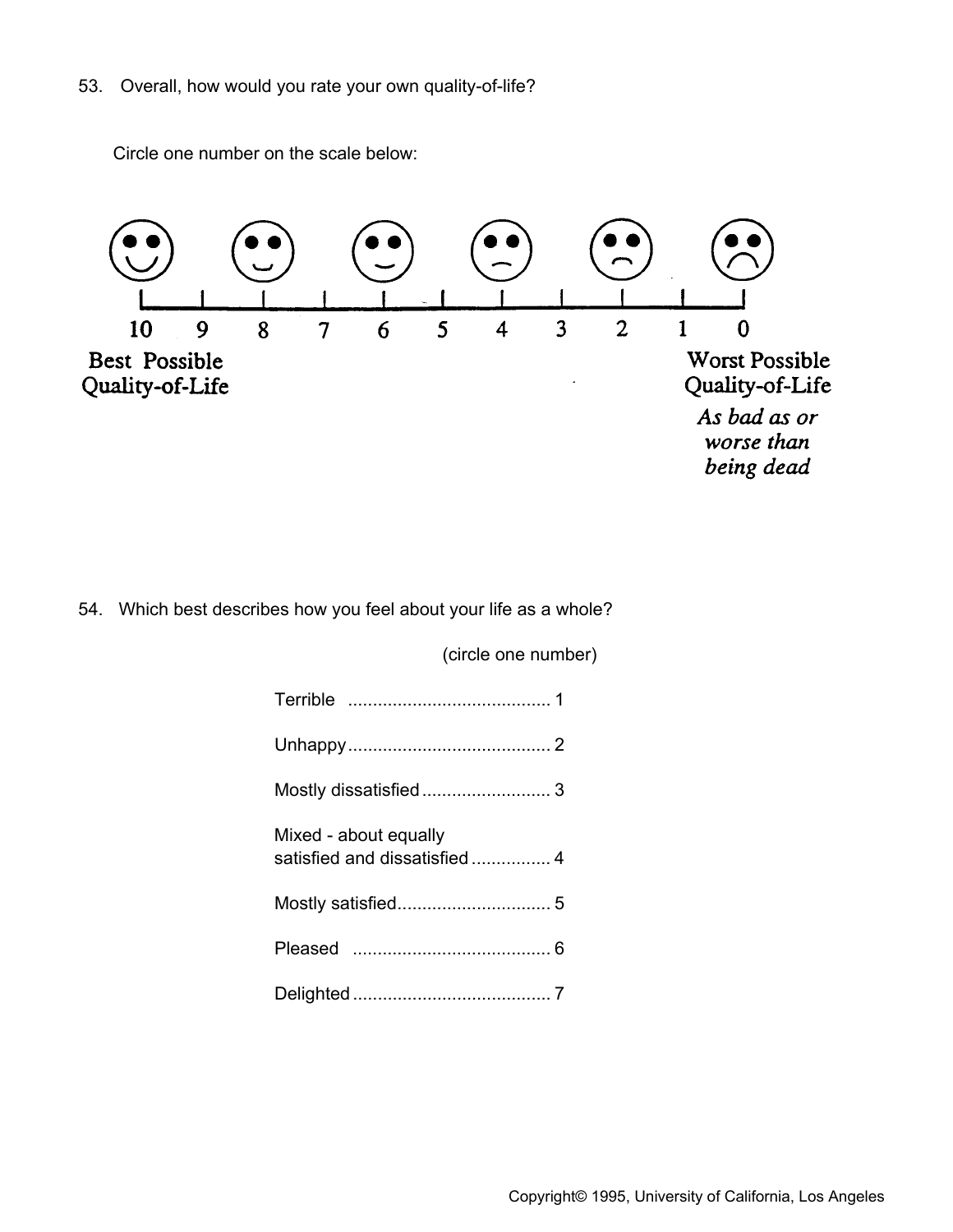# **Scoring Forms for Multiple Sclerosis Quality of Life (MSQOL) -54**

**Table 1** MSQOL-54 Scoring Form

**Table 2** MSQOL-54 Physical Health Composite Score

**Table 3** MSQOL-54 Mental Health Composite Score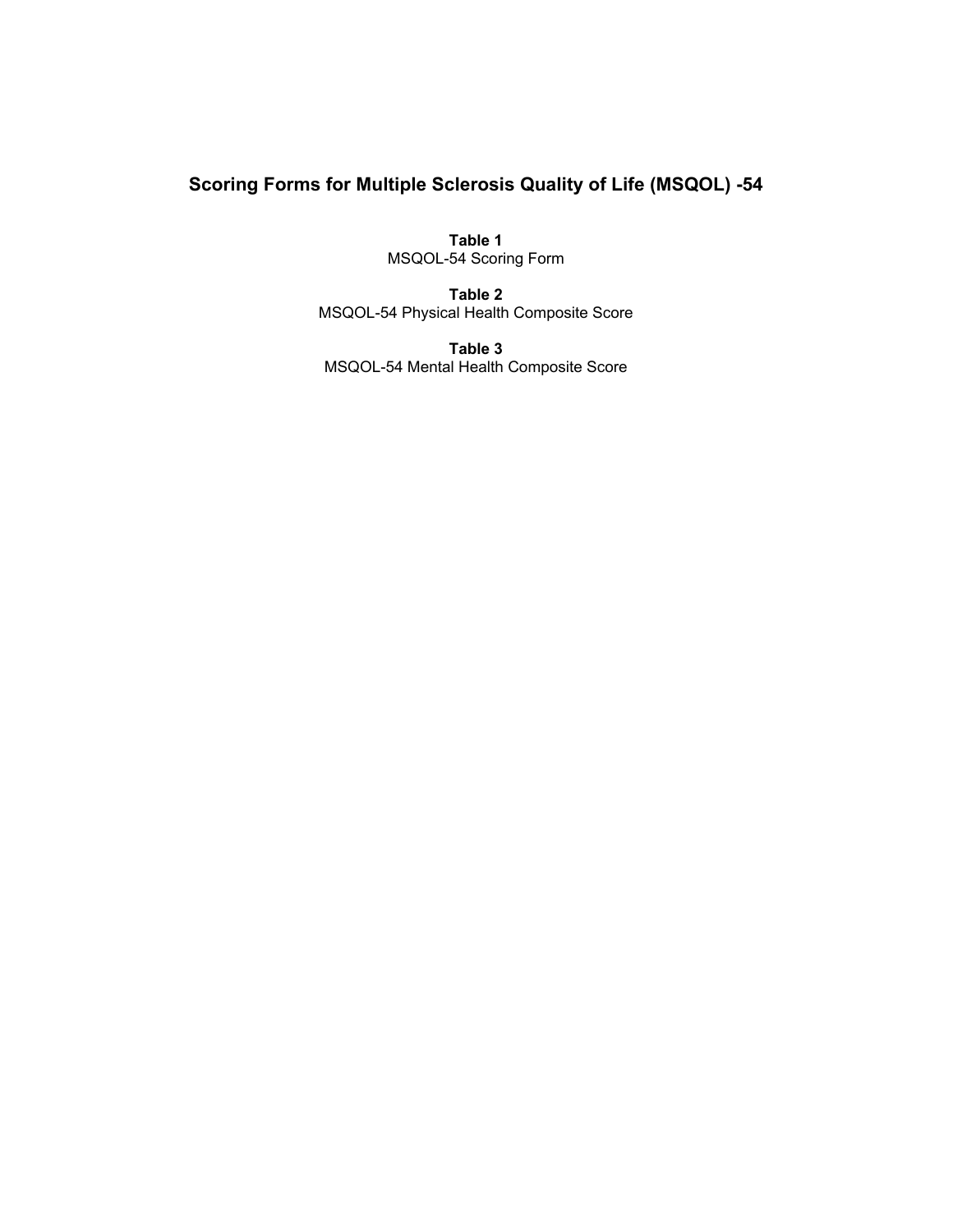## **Table 1**

### **MSQOL-54 Scoring Form**

|                                               |     |             |                         | <b>Response</b>      |                         |                         |                         |        |                                     | <b>Final Score</b>   |
|-----------------------------------------------|-----|-------------|-------------------------|----------------------|-------------------------|-------------------------|-------------------------|--------|-------------------------------------|----------------------|
| <b>Scale/Item Number</b>                      |     | $\mathbf 1$ | $\overline{\mathbf{2}}$ | $\mathbf{3}$         | 4                       | $\overline{\mathbf{5}}$ | $6\phantom{a}$          |        | <b>Subtotal</b>                     | 0-100 point<br>scale |
| <b>Physical Health</b>                        |     |             |                         |                      |                         |                         |                         |        |                                     |                      |
|                                               | 3.  | 0           | 50                      | 100                  |                         |                         |                         |        |                                     |                      |
|                                               | 4.  | $\mathbf 0$ | 50                      | 100                  |                         |                         |                         |        |                                     |                      |
|                                               | 5.  | $\mathbf 0$ | 50                      | 100                  |                         |                         |                         |        |                                     |                      |
|                                               | 6.  | $\mathbf 0$ | 50                      | 100                  |                         |                         |                         |        |                                     |                      |
|                                               | 7.  | $\pmb{0}$   | 50                      | 100                  |                         |                         |                         |        |                                     |                      |
|                                               | 8.  | $\mathbf 0$ | 50                      | 100                  |                         |                         |                         |        |                                     |                      |
|                                               | 9.  | $\mathbf 0$ | 50                      | 100                  |                         |                         |                         |        |                                     |                      |
|                                               | 10. |             |                         |                      |                         |                         |                         |        |                                     |                      |
|                                               |     | $\pmb{0}$   | 50                      | 100                  |                         |                         |                         |        |                                     |                      |
|                                               | 11. | $\pmb{0}$   | 50                      | 100                  |                         |                         |                         |        |                                     |                      |
|                                               | 12. | $\mathbf 0$ | 50                      | 100                  |                         |                         |                         |        |                                     |                      |
|                                               |     |             |                         |                      |                         |                         |                         | Total: | $\div$ 10 =                         |                      |
| Role limitations due to<br>physical problems  |     |             |                         |                      |                         |                         |                         |        |                                     |                      |
|                                               | 13. | $\mathbf 0$ | 100                     |                      |                         |                         |                         |        |                                     |                      |
|                                               | 14. | $\mathbf 0$ | 100                     |                      |                         |                         |                         |        |                                     |                      |
|                                               | 15. | $\mathbf 0$ | 100                     |                      |                         |                         |                         |        |                                     |                      |
|                                               |     |             |                         |                      |                         |                         |                         |        |                                     |                      |
|                                               | 16. | $\mathbf 0$ | 100                     |                      |                         |                         |                         |        |                                     |                      |
|                                               |     |             |                         |                      |                         |                         |                         | Total: | $\div 4 =$                          |                      |
| Role limitations due to<br>emotional problems |     |             |                         |                      |                         |                         |                         |        |                                     |                      |
|                                               | 17. | $\mathbf 0$ | 100                     |                      |                         |                         |                         |        |                                     |                      |
|                                               | 18. | $\pmb{0}$   | 100                     |                      |                         |                         |                         |        |                                     |                      |
|                                               | 19. | $\mathbf 0$ | 100                     |                      |                         |                         |                         |        |                                     |                      |
|                                               |     |             |                         |                      |                         |                         |                         |        | $\overline{\phantom{0}}$ $\div$ 3 = |                      |
|                                               |     |             |                         |                      |                         |                         |                         | Total: |                                     |                      |
|                                               |     |             |                         |                      |                         |                         |                         |        |                                     |                      |
| Pain                                          |     |             |                         |                      |                         |                         |                         |        |                                     |                      |
|                                               | 21. | 100         | 80                      | 60                   | 40                      | 20                      | $\mathbf 0$             |        |                                     |                      |
|                                               | 22. | 100         | 75                      | 50                   | 25                      | 0                       |                         |        |                                     |                      |
|                                               | 52. | 100         | 75                      | 50                   | 25                      | $\pmb{0}$               |                         |        |                                     |                      |
|                                               |     |             |                         |                      |                         |                         |                         | Total: | $\div$ 3 =                          |                      |
|                                               |     |             |                         |                      |                         |                         |                         |        |                                     |                      |
| <b>Emotional well-being</b>                   |     |             |                         |                      |                         |                         |                         |        |                                     |                      |
|                                               | 24. | $\pmb{0}$   | 20                      | 40                   | 60                      | 80                      | 100                     |        |                                     |                      |
|                                               | 25. | $\pmb{0}$   | 20                      | 40                   | 60                      | 80                      | 100                     |        |                                     |                      |
|                                               | 26. | 100         | 80                      | 60                   | 40                      | 20                      | 0                       |        |                                     |                      |
|                                               | 28. | $\mathbf 0$ | 20                      | 40                   | 60                      | 80                      | 100                     |        |                                     |                      |
|                                               | 30. | 100         | 80                      | 60                   | 40                      | 20                      | $\pmb{0}$               |        |                                     |                      |
|                                               |     |             |                         |                      |                         |                         |                         | Total: | $\div$ 5 =                          |                      |
|                                               |     |             |                         |                      |                         |                         |                         |        |                                     |                      |
| <b>Energy</b>                                 |     |             |                         |                      |                         |                         |                         |        |                                     |                      |
|                                               | 23. | 100         | 80                      | 60                   | 40                      | 20                      | $\pmb{0}$               |        |                                     |                      |
|                                               | 27. | 100         | 80                      | 60                   | 40                      | 20                      | $\pmb{0}$               |        |                                     |                      |
|                                               | 29. | 0           | 20                      | 40                   | 60                      | 80                      | 100                     |        |                                     |                      |
|                                               | 31. | $\pmb{0}$   | 20                      | 40                   | 60                      | 80                      | 100                     |        |                                     |                      |
|                                               |     | 100         | 80                      |                      |                         |                         |                         |        |                                     |                      |
|                                               | 32. |             |                         | 60                   | 40                      | 20                      | 0                       |        |                                     |                      |
|                                               |     |             |                         |                      |                         |                         |                         | Total: | $\div$ 5 =                          |                      |
| Table 1 (cont.)                               |     |             | $\mathbf 2$             | <b>Response</b><br>3 | $\overline{\mathbf{4}}$ | $\overline{\mathbf{5}}$ | $\overline{\mathbf{6}}$ |        |                                     | <b>Final Score</b>   |
| <b>Scale/Item Number</b>                      |     | 1           |                         |                      |                         |                         |                         |        | <b>Subtotal</b>                     | 0-100 point          |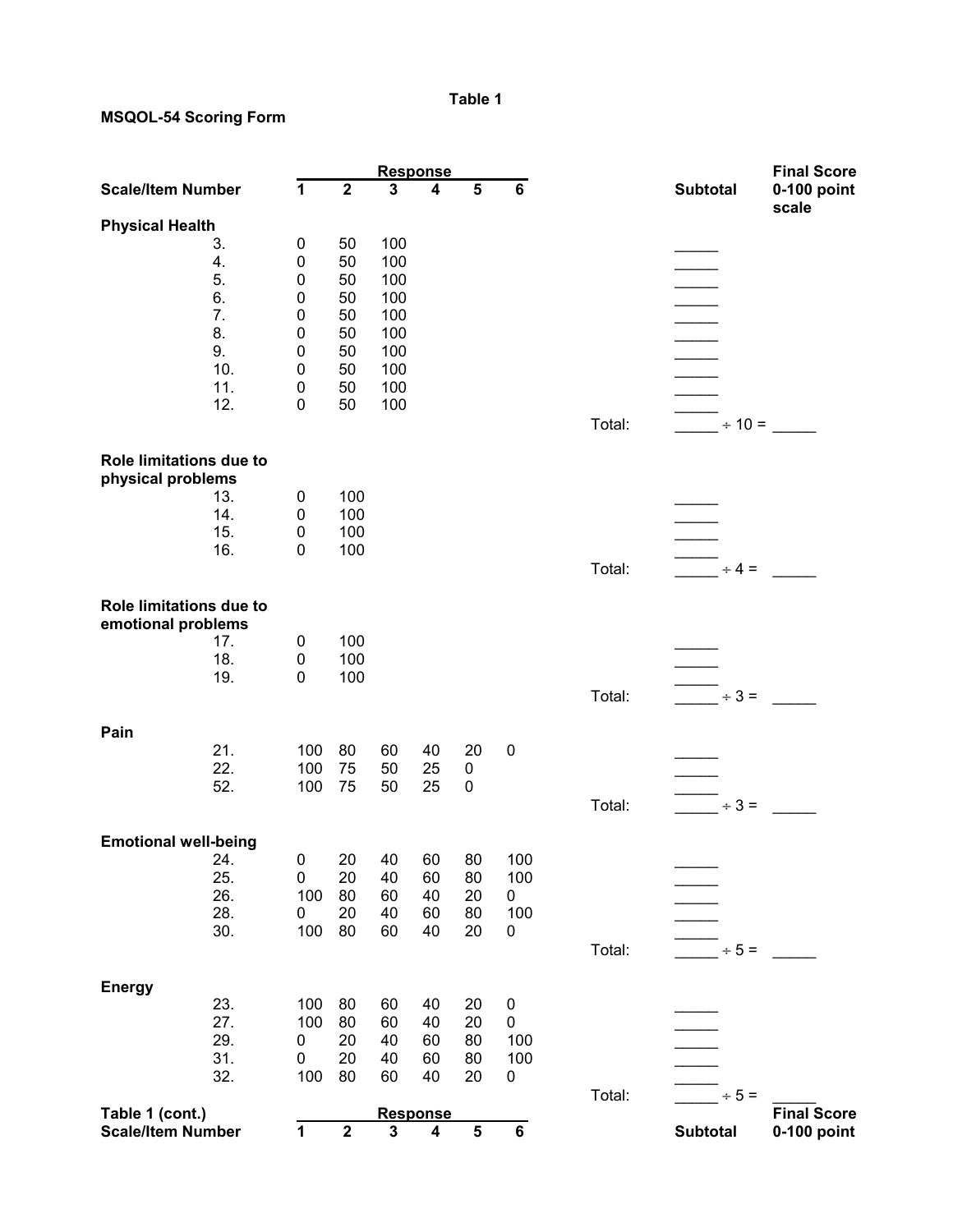| 25<br>34.<br>25<br>50<br>75<br>100<br>0<br>35.<br>100<br>75<br>50<br>25<br>0<br>36.<br>100<br>25<br>50<br>75<br>0<br>37.<br>100<br>75<br>50<br>25<br>0<br>Total:<br>$\div$ 5 =<br><b>Social function</b><br>20.<br>100<br>75<br>50<br>25<br>$\pmb{0}$<br>33.<br>25<br>100<br>50<br>75<br>0<br>51.<br>100<br>75<br>50<br>25<br>0<br>Total:<br>$\div$ 3 =<br><b>Cognitive function</b><br>42.<br>20<br>40<br>80<br>100<br>60<br>0<br>43.<br>20<br>$\pmb{0}$<br>40<br>60<br>80<br>100<br>44.<br>20<br>40<br>80<br>100<br>$\mathbf 0$<br>60<br>20<br>100<br>45.<br>40<br>60<br>80<br>0<br>Total:<br>$\div$ 4 =<br><b>Health distress</b><br>38.<br>100<br>20<br>40<br>60<br>80<br>0<br>39.<br>20<br>60<br>$\mathbf 0$<br>40<br>80<br>100<br>40.<br>$\mathbf 0$<br>20<br>40<br>60<br>80<br>100<br>41.<br>20<br>80<br>0<br>40<br>60<br>100<br>Total:<br>$\div$ 4 =<br><b>Sexual function*</b><br>46.<br>100<br>66.7 33.3 0<br>66.7<br>33.3 0<br>47.<br>100<br>48.<br>66.7<br>33.3 0<br>100<br>100<br>66.7 33.3 0<br>49.<br>Total:<br>$\div$ 4 =<br>Change in health<br>100<br>75<br>25<br>$\pmb{0}$<br>2.<br>50<br><b>Satisfaction with sexual function</b><br>100<br>75<br>50.<br>50<br>25<br>$\mathbf 0$<br><b>Response</b><br><b>Overall quality of life</b><br>4<br>$\boldsymbol{2}$<br>3<br>5<br>6<br>$\overline{I}$<br>53.<br>(multiply response by 10)<br>54.<br>16.7 33.3 50<br>66.7 83.3 100<br>0 | <b>Health Perceptions</b> |     |    |    |           |  |        |            |  |
|------------------------------------------------------------------------------------------------------------------------------------------------------------------------------------------------------------------------------------------------------------------------------------------------------------------------------------------------------------------------------------------------------------------------------------------------------------------------------------------------------------------------------------------------------------------------------------------------------------------------------------------------------------------------------------------------------------------------------------------------------------------------------------------------------------------------------------------------------------------------------------------------------------------------------------------------------------------------------------------------------------------------------------------------------------------------------------------------------------------------------------------------------------------------------------------------------------------------------------------------------------------------------------------------------------------------------------------------------------------------------------------------------|---------------------------|-----|----|----|-----------|--|--------|------------|--|
|                                                                                                                                                                                                                                                                                                                                                                                                                                                                                                                                                                                                                                                                                                                                                                                                                                                                                                                                                                                                                                                                                                                                                                                                                                                                                                                                                                                                      | 1.                        | 100 | 75 | 50 | $\pmb{0}$ |  |        |            |  |
|                                                                                                                                                                                                                                                                                                                                                                                                                                                                                                                                                                                                                                                                                                                                                                                                                                                                                                                                                                                                                                                                                                                                                                                                                                                                                                                                                                                                      |                           |     |    |    |           |  |        |            |  |
|                                                                                                                                                                                                                                                                                                                                                                                                                                                                                                                                                                                                                                                                                                                                                                                                                                                                                                                                                                                                                                                                                                                                                                                                                                                                                                                                                                                                      |                           |     |    |    |           |  |        |            |  |
|                                                                                                                                                                                                                                                                                                                                                                                                                                                                                                                                                                                                                                                                                                                                                                                                                                                                                                                                                                                                                                                                                                                                                                                                                                                                                                                                                                                                      |                           |     |    |    |           |  |        |            |  |
|                                                                                                                                                                                                                                                                                                                                                                                                                                                                                                                                                                                                                                                                                                                                                                                                                                                                                                                                                                                                                                                                                                                                                                                                                                                                                                                                                                                                      |                           |     |    |    |           |  |        |            |  |
|                                                                                                                                                                                                                                                                                                                                                                                                                                                                                                                                                                                                                                                                                                                                                                                                                                                                                                                                                                                                                                                                                                                                                                                                                                                                                                                                                                                                      |                           |     |    |    |           |  |        |            |  |
|                                                                                                                                                                                                                                                                                                                                                                                                                                                                                                                                                                                                                                                                                                                                                                                                                                                                                                                                                                                                                                                                                                                                                                                                                                                                                                                                                                                                      |                           |     |    |    |           |  |        |            |  |
|                                                                                                                                                                                                                                                                                                                                                                                                                                                                                                                                                                                                                                                                                                                                                                                                                                                                                                                                                                                                                                                                                                                                                                                                                                                                                                                                                                                                      |                           |     |    |    |           |  |        |            |  |
|                                                                                                                                                                                                                                                                                                                                                                                                                                                                                                                                                                                                                                                                                                                                                                                                                                                                                                                                                                                                                                                                                                                                                                                                                                                                                                                                                                                                      |                           |     |    |    |           |  |        |            |  |
|                                                                                                                                                                                                                                                                                                                                                                                                                                                                                                                                                                                                                                                                                                                                                                                                                                                                                                                                                                                                                                                                                                                                                                                                                                                                                                                                                                                                      |                           |     |    |    |           |  |        |            |  |
|                                                                                                                                                                                                                                                                                                                                                                                                                                                                                                                                                                                                                                                                                                                                                                                                                                                                                                                                                                                                                                                                                                                                                                                                                                                                                                                                                                                                      |                           |     |    |    |           |  |        |            |  |
|                                                                                                                                                                                                                                                                                                                                                                                                                                                                                                                                                                                                                                                                                                                                                                                                                                                                                                                                                                                                                                                                                                                                                                                                                                                                                                                                                                                                      |                           |     |    |    |           |  |        |            |  |
|                                                                                                                                                                                                                                                                                                                                                                                                                                                                                                                                                                                                                                                                                                                                                                                                                                                                                                                                                                                                                                                                                                                                                                                                                                                                                                                                                                                                      |                           |     |    |    |           |  |        |            |  |
|                                                                                                                                                                                                                                                                                                                                                                                                                                                                                                                                                                                                                                                                                                                                                                                                                                                                                                                                                                                                                                                                                                                                                                                                                                                                                                                                                                                                      |                           |     |    |    |           |  |        |            |  |
|                                                                                                                                                                                                                                                                                                                                                                                                                                                                                                                                                                                                                                                                                                                                                                                                                                                                                                                                                                                                                                                                                                                                                                                                                                                                                                                                                                                                      |                           |     |    |    |           |  |        |            |  |
|                                                                                                                                                                                                                                                                                                                                                                                                                                                                                                                                                                                                                                                                                                                                                                                                                                                                                                                                                                                                                                                                                                                                                                                                                                                                                                                                                                                                      |                           |     |    |    |           |  |        |            |  |
|                                                                                                                                                                                                                                                                                                                                                                                                                                                                                                                                                                                                                                                                                                                                                                                                                                                                                                                                                                                                                                                                                                                                                                                                                                                                                                                                                                                                      |                           |     |    |    |           |  |        |            |  |
|                                                                                                                                                                                                                                                                                                                                                                                                                                                                                                                                                                                                                                                                                                                                                                                                                                                                                                                                                                                                                                                                                                                                                                                                                                                                                                                                                                                                      |                           |     |    |    |           |  |        |            |  |
|                                                                                                                                                                                                                                                                                                                                                                                                                                                                                                                                                                                                                                                                                                                                                                                                                                                                                                                                                                                                                                                                                                                                                                                                                                                                                                                                                                                                      |                           |     |    |    |           |  |        |            |  |
|                                                                                                                                                                                                                                                                                                                                                                                                                                                                                                                                                                                                                                                                                                                                                                                                                                                                                                                                                                                                                                                                                                                                                                                                                                                                                                                                                                                                      |                           |     |    |    |           |  |        |            |  |
|                                                                                                                                                                                                                                                                                                                                                                                                                                                                                                                                                                                                                                                                                                                                                                                                                                                                                                                                                                                                                                                                                                                                                                                                                                                                                                                                                                                                      |                           |     |    |    |           |  |        |            |  |
|                                                                                                                                                                                                                                                                                                                                                                                                                                                                                                                                                                                                                                                                                                                                                                                                                                                                                                                                                                                                                                                                                                                                                                                                                                                                                                                                                                                                      |                           |     |    |    |           |  |        |            |  |
|                                                                                                                                                                                                                                                                                                                                                                                                                                                                                                                                                                                                                                                                                                                                                                                                                                                                                                                                                                                                                                                                                                                                                                                                                                                                                                                                                                                                      |                           |     |    |    |           |  |        |            |  |
|                                                                                                                                                                                                                                                                                                                                                                                                                                                                                                                                                                                                                                                                                                                                                                                                                                                                                                                                                                                                                                                                                                                                                                                                                                                                                                                                                                                                      |                           |     |    |    |           |  |        |            |  |
|                                                                                                                                                                                                                                                                                                                                                                                                                                                                                                                                                                                                                                                                                                                                                                                                                                                                                                                                                                                                                                                                                                                                                                                                                                                                                                                                                                                                      |                           |     |    |    |           |  |        |            |  |
|                                                                                                                                                                                                                                                                                                                                                                                                                                                                                                                                                                                                                                                                                                                                                                                                                                                                                                                                                                                                                                                                                                                                                                                                                                                                                                                                                                                                      |                           |     |    |    |           |  |        |            |  |
|                                                                                                                                                                                                                                                                                                                                                                                                                                                                                                                                                                                                                                                                                                                                                                                                                                                                                                                                                                                                                                                                                                                                                                                                                                                                                                                                                                                                      |                           |     |    |    |           |  |        |            |  |
|                                                                                                                                                                                                                                                                                                                                                                                                                                                                                                                                                                                                                                                                                                                                                                                                                                                                                                                                                                                                                                                                                                                                                                                                                                                                                                                                                                                                      |                           |     |    |    |           |  |        |            |  |
|                                                                                                                                                                                                                                                                                                                                                                                                                                                                                                                                                                                                                                                                                                                                                                                                                                                                                                                                                                                                                                                                                                                                                                                                                                                                                                                                                                                                      |                           |     |    |    |           |  |        |            |  |
|                                                                                                                                                                                                                                                                                                                                                                                                                                                                                                                                                                                                                                                                                                                                                                                                                                                                                                                                                                                                                                                                                                                                                                                                                                                                                                                                                                                                      |                           |     |    |    |           |  |        |            |  |
|                                                                                                                                                                                                                                                                                                                                                                                                                                                                                                                                                                                                                                                                                                                                                                                                                                                                                                                                                                                                                                                                                                                                                                                                                                                                                                                                                                                                      |                           |     |    |    |           |  |        |            |  |
|                                                                                                                                                                                                                                                                                                                                                                                                                                                                                                                                                                                                                                                                                                                                                                                                                                                                                                                                                                                                                                                                                                                                                                                                                                                                                                                                                                                                      |                           |     |    |    |           |  |        |            |  |
|                                                                                                                                                                                                                                                                                                                                                                                                                                                                                                                                                                                                                                                                                                                                                                                                                                                                                                                                                                                                                                                                                                                                                                                                                                                                                                                                                                                                      |                           |     |    |    |           |  |        |            |  |
|                                                                                                                                                                                                                                                                                                                                                                                                                                                                                                                                                                                                                                                                                                                                                                                                                                                                                                                                                                                                                                                                                                                                                                                                                                                                                                                                                                                                      |                           |     |    |    |           |  |        |            |  |
|                                                                                                                                                                                                                                                                                                                                                                                                                                                                                                                                                                                                                                                                                                                                                                                                                                                                                                                                                                                                                                                                                                                                                                                                                                                                                                                                                                                                      |                           |     |    |    |           |  | Total: | $\div$ 2 = |  |

Note: The total number of items in each scale is listed as the divisor for each subtotal. However, due to missing data, the divisor might actually be less than that if not every item within a given scale has been answered. For example, if item 38 in the Health Distress scale was left blank and the other 3 items in the scale were answered, then the "Total" score for Health Distress would be divided by '3' (instead of '4') to obtain the "Final Score."

\* Males and females can be combined in the analysis even though question 47 is different for the two groups. The scale scores can also be reported separately for males and females.